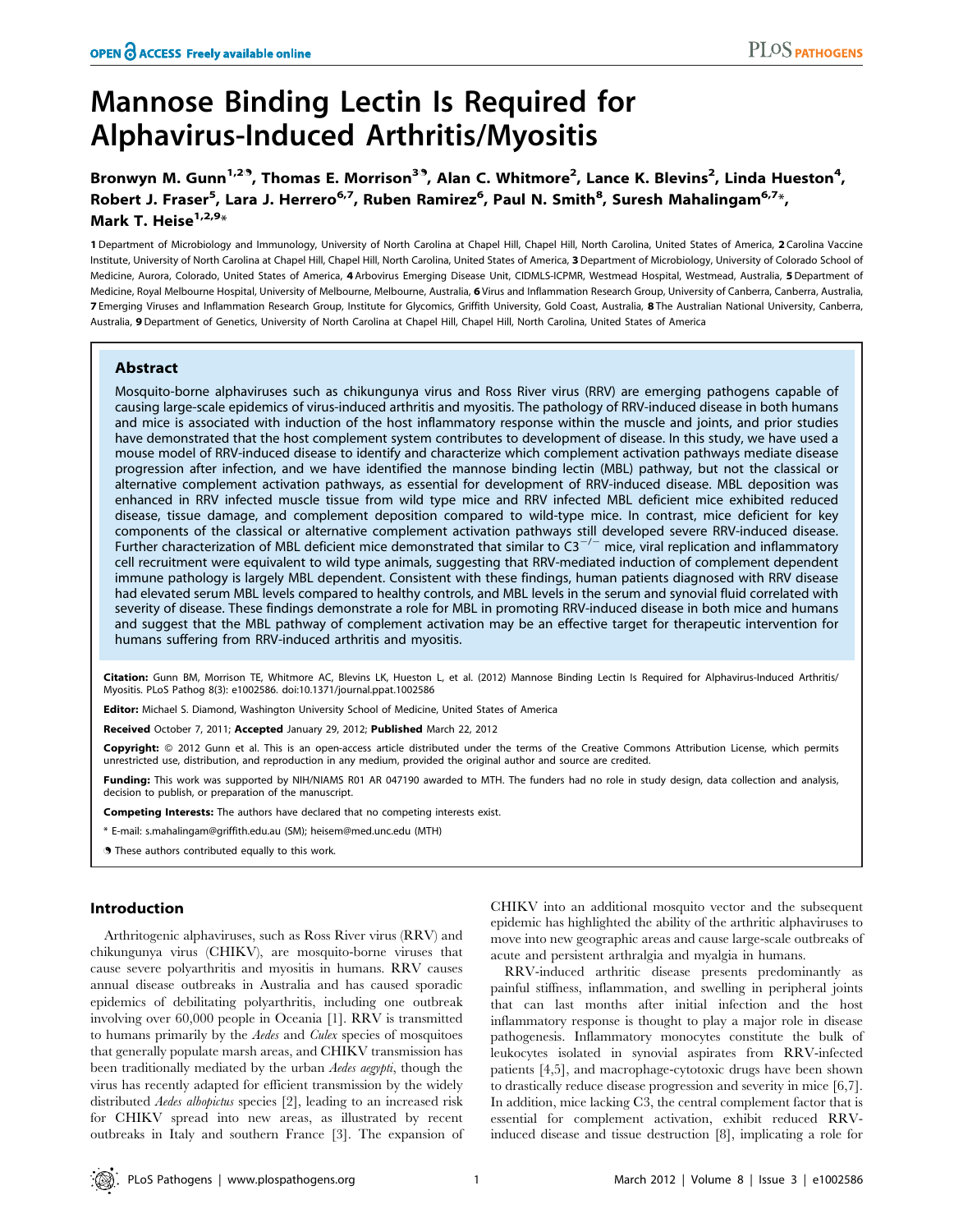## Author Summary

Arthritogenic alphaviruses such as Ross River virus (RRV) and chikungunya virus are transmitted to humans by mosquitoes and cause epidemics of debilitating infectious arthritis and myositis in various areas around the world. Studies in humans and mice indicate that the host inflammatory response is critical for development of RRVinduced arthritis and myositis, and the host complement system, a component of the host inflammatory response, plays an essential role in the development of RRV-induced disease through activation of complement receptor 3 (CR3)-bearing inflammatory cells. Of the three main complement activation pathways, only the lectin pathway activated by mannose binding lectin (MBL) was essential for RRV-induced complement activation, tissue destruction, and disease. Furthermore, we found that levels of MBL were elevated in human patients suffering from RRVinduced polyarthritis and MBL levels correlated with disease severity. Taken together, our data implicates a role for MBL in mediating RRV-induced disease in both humans and mice, and suggests that therapeutic targeting of MBL may be an effective strategy for disease treatment in humans.

complement in development of the disease. Consistent with studies in mice, synovial aspirates from patients with RRV-induced arthritis have been shown to contain increased levels of the C3 cleavage product C3a [8]. Although macrophage recruitment to infected tissues is markedly increased after RRV infection, the role played by complement is independent of inflammatory cell recruitment. Rather, tissue destruction and disease progression requires complement receptor 3 (CR3), suggesting that complement interactions with CR3 on inflammatory cells promote tissue destruction in RRV-infected tissues [9]. However, it is currently unclear how the complement system is activated following RRV infection.

There are three main activation pathways of the complement cascade; the classical, alternative, and lectin dependent pathways, that all converge on factor C3 and lead to activation of complement effector functions (reviewed in [10]). The classical pathway is initiated by C1q interactions with antigen-bound complexes of IgG and IgM, and the proteases C1r and C1s cleave C4 and C2 to generate the C3 convertase C4b2b. Binding of factor B (fB) and spontaneously hydrolyzed C3 initiates the alternative pathway, and fB binding to C3b leads to formation of the alternative C3 convertase C3bBb that can amplify complement activation. In the lectin pathway, mannose binding lectin (MBL) or the ficolins bind to carbohydrate moieties on foreign bodies, such as viruses, or to host cells and apoptotic cells, and the MBL-associated serine proteases (MASPs) cleave C4 and C2 to form the C3 convertase C4b2b. Cleavage and processing of C3 by the C3 convertases produce several C3-derived components that are potent activators of the immune system. One such component is iC3b, which is a ligand for several complement receptors, such as CR3. Binding of iC3b to CR3 on cells such as monocytes/ macrophages, neutrophils, and NK cells, results in activation of these cells, leading to enhanced phagocytosis and cytotoxic activity against iC3b-opsonized cells [10].

MBL is a soluble C-type lectin that can initiate the complement cascade through binding of the carbohydrate recognition domains (CRD) to cell-surface sugars expressed on bacteria and viruses and some endogenous host ligands (reviewed in [11]). The complement system is notorious for having both a protective and pathologic

role and frequently leads to additional tissue injury and damage once activated. Similarly, MBL appears to be able to have the ability to protect as well as harm the host cells. In the context of sterile inflammatory diseases such as myocardial and gastrointestinal ischemic reperfusion injury, MBL and the lectin pathway mediate development of disease through complement-mediated regulation of pro-inflammatory cytokines and inflammation, leading to exacerbated pathology and tissue injury [12–15]. In contrast to the pathologic role of MBL in sterile inflammatory diseases, MBL is thought to primarily play a protective role in response to infectious pathogens. MBL has been shown to be essential for host protection from many different viral and bacterial infections either through direct binding to pathogens or by limiting spread through complement effector functions. MBL has been shown to bind directly to many different viruses, including human immunodeficiency virus (HIV), Ebola virus, and arboviruses such as dengue virus and West Nile virus (WNV), and MBL can either directly neutralize these viruses through activation of complement or interfere with their binding to host cells (reviewed in [16]). Furthermore, studies using mice deficient in both MBL genes (MBL- $A^{-/-}$  and MBL- $C^{-/-}$ ; MBL-DKO) have revealed that MBL can have a protective role during WNV and herpes simplex virus infections [17–19]. Though MBL neutralizes flaviviruses, such as WNV and dengue virus [18], and plays a protective role during WNV infection [19], these same studies found no detectable interactions between MBL and alphaviruses, suggesting that MBL does not play a protective role during alphavirus infection. However, the role of MBL role in the pathogenesis of alphavirus-induced arthritis/myositis has not been evaluated.

The goal of this study was to further assess the role of the host complement system in the pathogenesis of alphavirus-induced inflammatory disease and to determine which complement activation pathways are required for virus-induced disease. In a mouse model of RRV-induced arthritis and myositis, mice deficient in either the classical or alternative pathways developed severe disease, while mice deficient in both genes of MBL (MBL-DKO) were resistant to disease, suggesting that MBL plays a major role in RRV-induced disease. Similar to previous findings with  $C3^{-/-}$  mice [8], RRV-infected MBL-DKO mice had similar levels of viral burden and inflammation compared to wild-type (WT) but exhibited significantly less complement deposition, tissue damage, and disease. Further analysis found that MBL levels are enhanced in RRV infected tissues and that MBL binds to RRV infected cells, suggesting that RRV infection leads to MBL deposition and subsequent complement activation. Importantly, studies in human patients suffering from RRV-induced disease found that levels of MBL were elevated in the serum of RRVinfected patients compared to healthy controls. In addition, serum and synovial fluid MBL levels correlated with the severity of RRV disease, while no differences were observed in classical or alternative pathway activation, suggesting that MBL contributes to RRV-induced disease in human populations.

# Results

# The MBL pathway is essential for RRV-induced disease and inflammatory tissue destruction

Complement activation products are elevated in the synovial fluid of persons suffering from RRV-induced arthritis and complement activation is required for virus-induced arthritis/ myositis in a mouse model [8,9,20]. Although other alphaviruses, such as the neurovirulent Sindbis virus, have been shown to activate complement via both the classical and alternative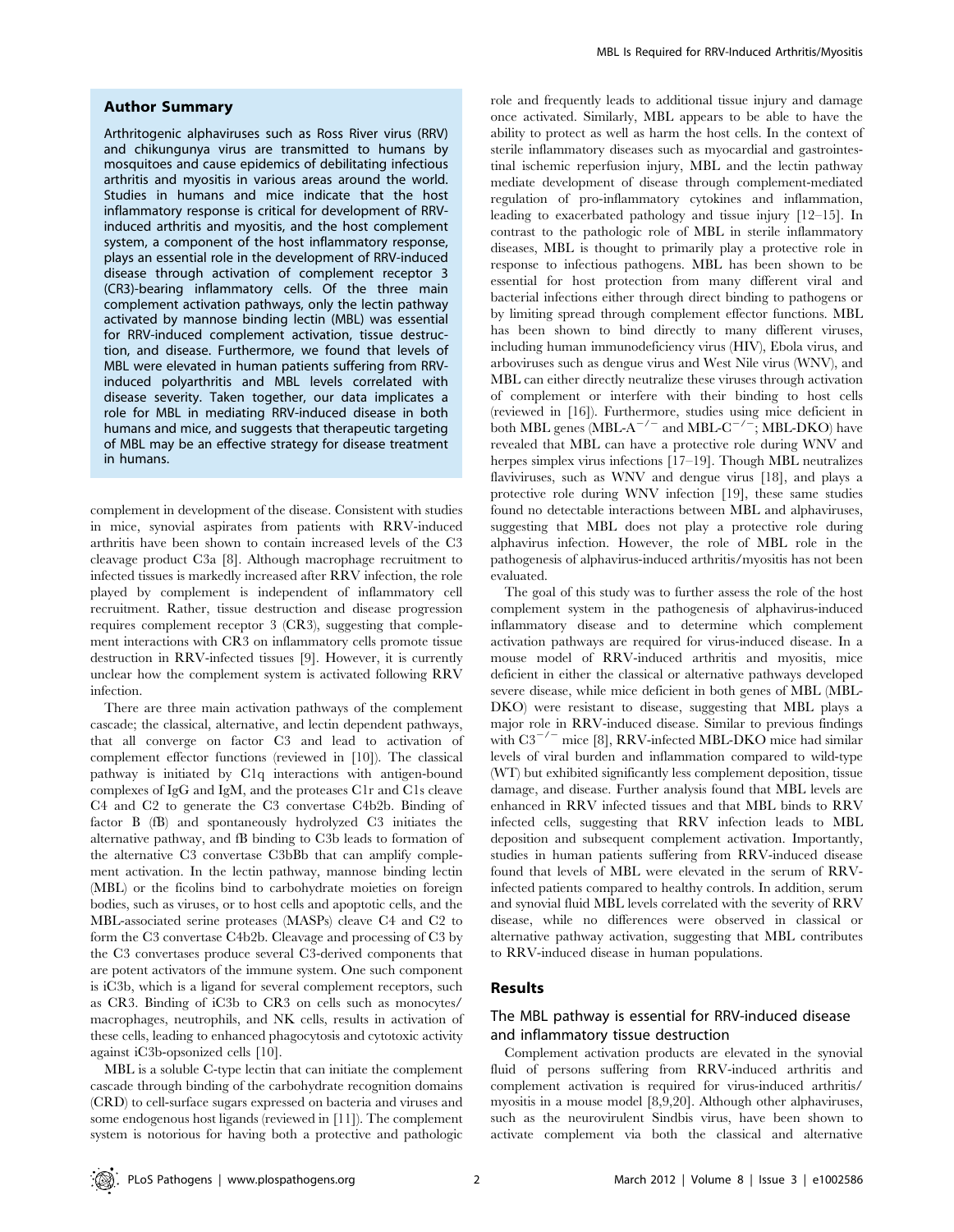pathways [21], the pathway(s) leading to complement activation by arthritic alphaviruses is currently unknown. Therefore, mice deficient in key components of the classical  $(\text{Clq}^{-7})$ , alternative (factor B,  $\text{fB}^{-/-}$ ), or lectin (MBL-A/C<sup>-/-</sup>, MBL-DKO) pathways were assessed for their susceptibility to RRV-induced disease.  $Clq^{-/-}$ ,  $fB^{-/-}$ , MBL-DKO, or WT C57BL/6 mice were inoculated with RRV in the footpad and assessed for weight loss and scored for hind limb function as previously described [20]. RRV-infected WT mice showed signs of hind-limb weakness by 5 days post infection (dpi) and developed severe hind-limb weakness by 7 dpi through 10 dpi (Figure 1A). RRV causes disease independently of B cells and antibody [20], suggesting that the classical pathway does not contribute to disease during RRV infection. Consistent with this,  $Clq^{-/-}$  mice exhibited severe disease signs and hind-limb weakness similar to WT animals (Figure 1A). Likewise,  $fB^{-/-}$  mice developed severe RRV-induced disease (Figure 1A), demonstrating that the alternative pathway of complement activation is not required for RRV-induced disease, though it is important to note that RRV-infected  $IB^{-/-}$  mice tended to develop more severe disease compared to WT mice, suggesting that the alternative pathway is activated and may actually play a protective role during RRV infection. In contrast to  $Clq^{-/-}$  and  $IB^{-/-}$  mice, MBL-DKO mice infected with RRV developed mild hind-limb weakness and exhibited reduced weight loss compared to WT mice (Figure 1, A and B). Mock-infected WT and MBL-DKO mice did not differ in weight gain (Figure S1) and showed no signs of disease throughout the course of infection (data not shown). While we cannot rule out a minor contribution of the classical and alternative activation pathways or activation of the lectin pathway through ficolins in development of RRV disease, this data demonstrates that the lectin pathway initiated by MBL plays an essential role in driving RRV-induced disease.

#### MBL contributes to damage within quadriceps muscle

Following infection of WT C57BL/6 mice, RRV replicates to high levels within both the joints and skeletal muscle and elicits an inflammatory infiltrate into these tissues [20]. Following the onset of inflammatory cell infiltration, wild type mice develop severe destructive myositis, which is a major aspect of virus-induced disease in this mouse model, and we have previously shown that muscle cell killing and disease is dependent upon both C3 activation and CR3 [8,9]. Therefore, to confirm the role of MBL in driving RRV-induced disease, inflammatory pathology was assessed within the quadriceps muscles of RRV-infected  $IB^{-/-}$ ,  $Clq^{-/-}$ , MBL-DKO, or WT mice by H&E staining of paraffin embedded sections. At 10 dpi, a time point of peak RRV disease, we observed similar inflammation and tissue pathology in  $IB^{-/-}$ ,  $Clq^{-/-}$ , and WT mice (Figure 1C). Inflammatory cells are present in the quadriceps muscles of infected mice from all strains, as indicated by the solid arrowheads. We observed tissue damage in the quadriceps muscles in  $f^2$ ,  $C1q^{-/-}$ , and WT mice as evidenced by the degeneration of the fibrous architecture of the skeletal muscle (marked by open arrowheads). In contrast, RRV infected MBL-DKO mice maintained the architecture of the skeletal muscle with very little tissue damage, despite the presence of inflammatory cells (Figure 1C), which was strikingly similar to previous results demonstrating an essential role for C3 in RRVinduced disease [8]. To confirm that MBL-DKO mice have decreased tissue damage following RRV infection compared to WT mice, we used Evans Blue dye (EBD) uptake to detect areas of damage. Consistent with the clinical scores and histological analyses at 10 dpi, RRV-infected WT mice had abundant EBD positive muscle fibers within the quadriceps muscle whereas EBD positive cells were rare in RRV-infected MBL-DKO mice

(Figure 1D), further demonstrating that MBL is required for the induction of tissue damage during RRV-induced disease.

# RRV infection induces MBL deposition onto tissues and cells

To determine if MBL is deposited onto tissues following RRV infection, we evaluated tissue homogenates of quadriceps muscle from RRV-infected WT mice at 7 dpi for levels of MBL by immunoblot analysis. We observed an increase in the amount of MBL in the quadriceps muscle of infected mice compared to that of mock-infected mice (Figure 2A), indicating that RRV infection results in elevated amounts of MBL within target tissues. Given the enhanced MBL within RRV infected muscle tissue, we next evaluated whether MBL would directly bind to RRV or RRV infected cells. Studies with two other alphaviruses, CHIKV and Sindbis virus, found no evidence for interactions with MBL, while mosquito derived West Nile virus was efficiently bound and neutralized by MBL [18]. Consistent with these findings, we were unable to detect direct binding between MBL and either mammalian cell or mosquito cell derived RRV virions by ELISA (data not shown) and we also found no evidence for MBLmediated neutralization of RRV (Figure S2). Given the lack of detectable interactions between MBL and the RRV virion, we assessed whether MBL bound to RRV-infected cells. Differentiated C2C12 murine skeletal muscle cells were infected with RRV for 24 hours and then incubated with medium containing either C57BL/6 wild-type serum or MBL-DKO serum for 30 minutes. Cell lysates were harvested and analyzed for presence of MBL-C by immunoblot analysis. As shown in Figure 2B, the amount of MBL-C deposition was enhanced in cells infected with RRV compared to mock infected cells, indicating that RRV infection results in increased MBL binding to cells. No deposition of MBL was detected onto cells incubated with MBL-DKO serum, indicating the specificity of detection. Therefore, though MBL does not appear to interact with the RRV virion, RRV infection does lead to MBL deposition on infected cells.

# Complement deposition and activation is reduced in RRV-infected MBL-DKO compared to WT mice

MBL, but not the alternatively or classical complement activation pathways, was required for RRV-induced disease and tissue pathology (Figure 1), and the phenotype in MBL-DKO mice is strikingly similar to  $\text{C3}^{-/-}$  mice, suggesting that MBL plays a major role in driving complement activation during RRV infection. Therefore, we directly assessed whether MBL was required for RRV-dependent complement deposition. Western blot analysis of skeletal muscle from wild type or MBL-DKO mice indicated that C3 levels, including the  $\alpha$  and  $\beta$  chains of C3 were present at reduced levels in the skeletal muscle of RRV infected MBL-DKO mice compared to wild type mice (Figure S3A–B). However, since inflammatory macrophages produce C3 [22], western blot analysis was not able to clearly differentiate between complement deposition within the tissue and de novo production of complement by the infiltrating inflammatory cells in both wild type and MBL-DKO animals. Therefore, we directly assessed the impact of MBL deficiency on complement deposition within the RRV infected muscle by performing immunohistochemistry on quadriceps muscle from WT and MBL-DKO mice using an antimouse C3 antibody. Abundant C3 staining localized to damaged skeletal muscle at 7 dpi in WT mice while C3 staining was substantially reduced in muscle from RRV-infected MBL-DKO mice (Figure 2C). Importantly, we observed comparable C3 staining between RRV-infected  $Clq^{-/-}$ ,  $flq^{-/-}$ , and WT mice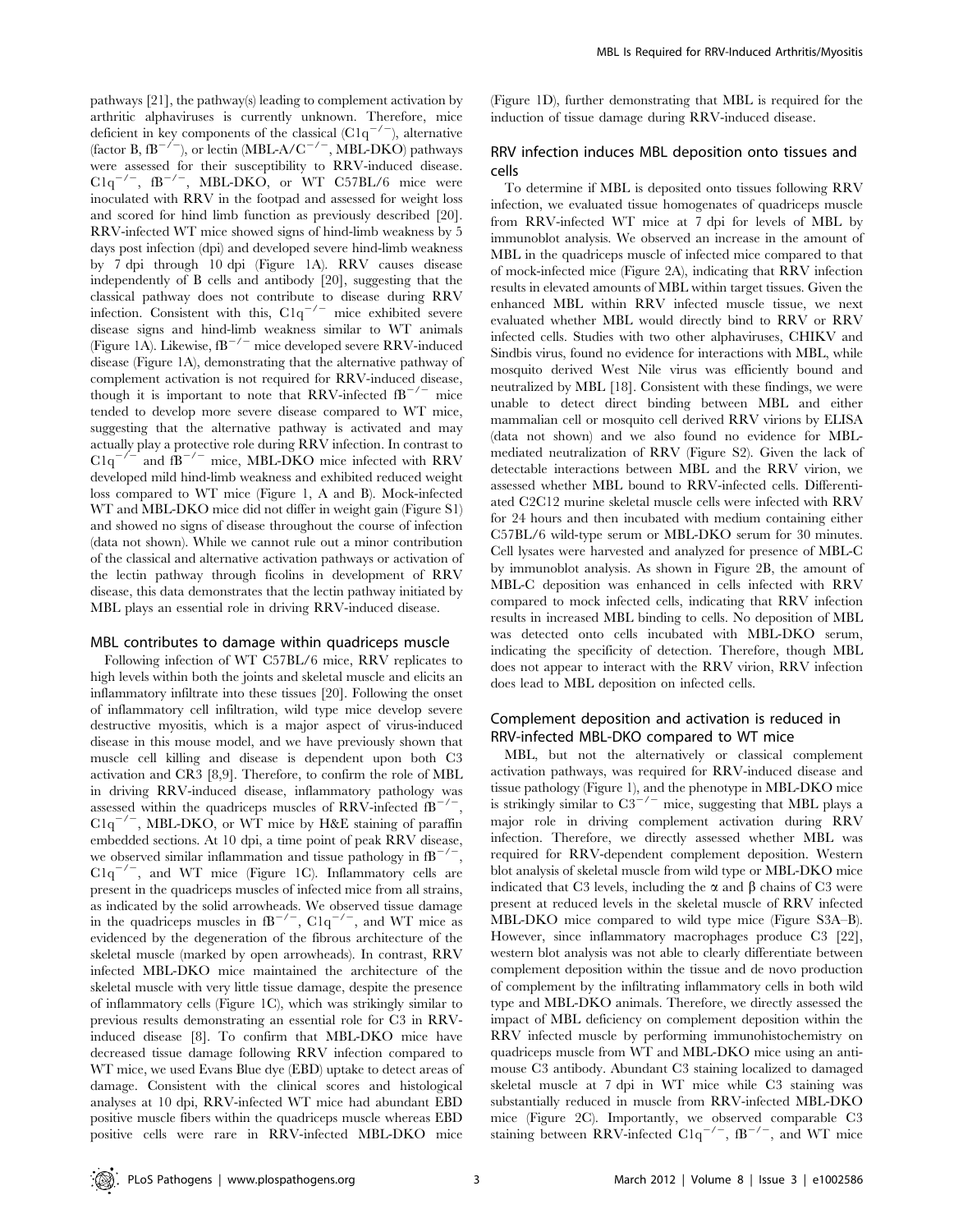

Figure 1. MBL is required for development of severe RRV-induced disease and tissue damage. (A–B) Twenty-four day old WT C57BL/6 (solid square, n = 6), C1q<sup>-/-</sup> (open square, n = 6), fB<sup>-/-</sup> (solid circle, n = 5), or MBL-DKO (open circle, n = 6) mice were infected with RRV, scored for hind limb function based on a scale described in the Materials and Methods, and assessed for weight loss. Each data point represents the arithmetic mean  $\pm$ SD and is representative of at least three independent experiments. We performed a Mann-Whitney analysis with multiple comparison corrections (p<0.01 was considered significant) on clinical scores at 10 dpi and a one-way ANOVA analysis with Bonferroni's correction on percent of starting weight at 10 dpi (p<0.05 was considered significant) to determine significance between the various knock-out lines compared to WT  $*p$  <0.01;  $**$  p <0.001; n.s. not significant. (C) Tissue pathology and inflammation was examined at 10 dpi by H&E staining of paraffin embedded sections of quadriceps muscle. A representative section from each knockout strain is shown. A section from RRV-infected C3<sup>-/-</sup> is shown for comparison. Solid arrowheads point to areas of inflammation; open arrowheads indicate tissue damage (D) To assess damage within the muscle, mock or RRV-infected WT or MBL-DKO mice were injected with EBD at 10 dpi, and frozen sections were generated. EBD positive muscle fibers were identified by fluorescence microscopy. Representative sections of mock- and RRV-infected mice are shown and are representative of two independent experiments.

doi:10.1371/journal.ppat.1002586.g001

(Figure S3C), suggesting that neither C1q nor fB are required for C3 deposition on muscle tissue following RRV infection. Therefore, these results suggest that MBL is the major mediator of complement activation and deposition within RRV infected muscle tissue.

# Viral replication is unaffected in the muscle tissue of MBL-DKO mice

Prior studies with  $C3^{-/-}$  and  $CR3^{-/-}$  mice demonstrated that complement activation and CR3-dependent signaling is essential for RRV-induced disease and tissue destruction, but complement

deficiency had no effect on viral burden or tropism. To determine whether this was also the case in MBL-DKO mice, we evaluated WT and MBL-DKO mice for viral load within the quadriceps muscles, ankle joints, and serum. As shown in Figure 3A, MBL-DKO mice exhibited no significant difference in the amount of infectious virus in the quadriceps muscle through days 7 and 10 dpi, which represent the times when RRV-induced muscle destruction peaks. Furthermore, analysis of the viral distribution within wild type and MBL-DKO animals by in situ hybridization found no differences in the localization of RRV specific signal between the two mouse strains. (Figure 3D). Therefore, the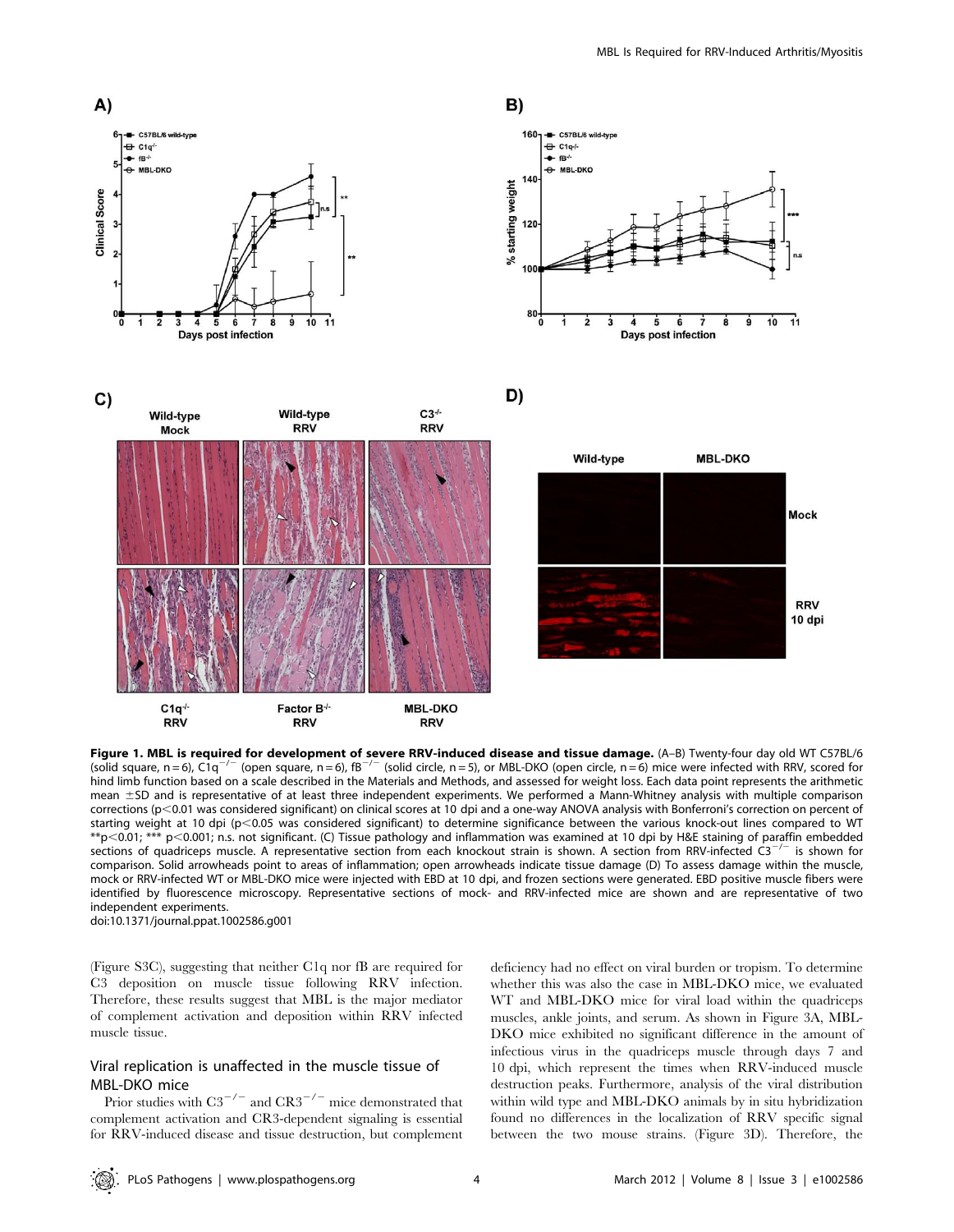

Figure 2. RRV infection induces MBL deposition onto cells, resulting in MBL-dependent C3 deposition onto infected tissues. (A) To determine if MBL levels are elevated within the quadriceps muscles of RRV-infected wild-type animals, homogenized quadriceps muscles from either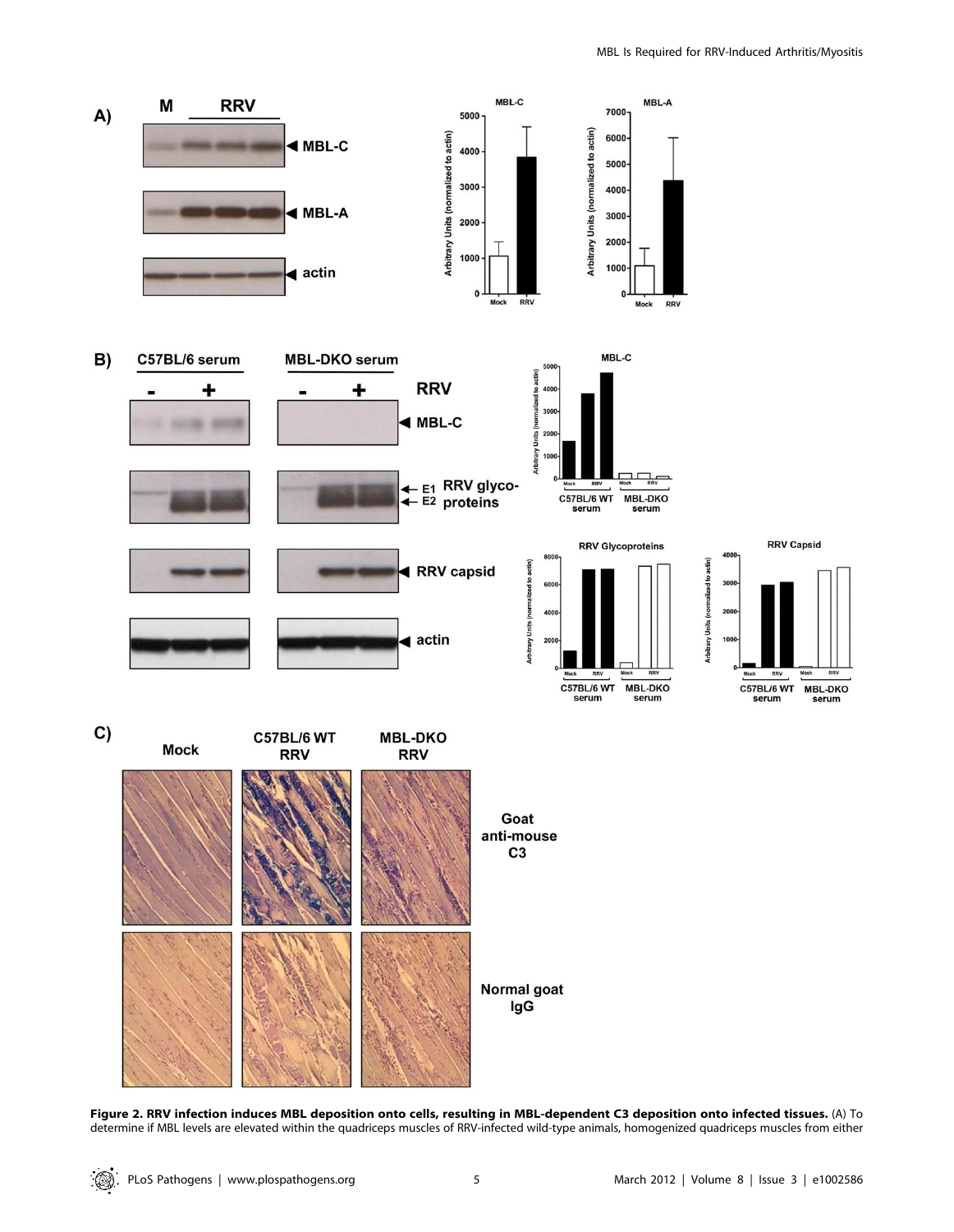mock- or RRV-infected WT mice at 7 dpi were analyzed by immunoblot analysis using anti-mouse MBL-A, anti-mouse MBL-C, or anti-mouse actin antibodies. Each lane represents an individual mouse and is representative of at least three independent experiments. Densitometry measurements of bands in immunoblot from three different experiments are graphically depicted as arbitrary units normalized to actin (mock  $n = 4$ ; RRV  $n = 9$ ). (B) To determine if MBL deposition is enhanced onto RRV-infected cell, differentiated C2C12 murine skeletal muscle cells were infected with RRV, and incubated with either serum from a WT or MBL-DKO mouse for 30 minutes prior to harvesting. Cells were washed, harvested, and lysates were analyzed by immunoblot analysis using anti-mouse MBL-C, anti-RRV, or anti-mouse actin antibodies. Densitometry measurements of bands in immunoblot are graphically depicted as arbitrary units normalized to actin (C) C3 deposition was assessed by IHC using an anti-mouse C3 antibody on quadriceps muscle sections from either mock- or RRV-infected WT or MBL-DKO mice at 7 dpi. C3 positive areas are stained in blue. A representative section from each strain is shown and is representative of two independent experiments. No signal was observed in sections incubated with a control goat IgG antibody. doi:10.1371/journal.ppat.1002586.g002

differences in RRV-induced tissue destruction (Figure 1C–D) or C3 deposition (Figure 2C) within the RRV infected muscle of MBL-DKO mice cannot be explained by differences in viral replication.

In addition to evaluating viral titers within the skeletal muscle, we also assessed viral loads within the serum and ankle joints. Viral titers within the ankle joints were similar between MBL-DKO and WT mice through 7 dpi (Figure 3B), though we did observe a small, but statistically significant decrease in viral titer within the ankle joints of MBL-DKO mice compared to wild type mice at day 10 post infection. MBL-DKO mice had higher amounts of virus in the

serum at 1 dpi compared to WT mice (Figure 3C), indicating that MBL may play some role in initial control of viremia. However, virus was cleared from the serum of infected animals at similar rates in both WT and MBL-DKO mice (Figure 3C), suggesting that MBL does not play a major role in serum clearance of RRV or direct neutralization of virus in the serum. The impact of this initial increase in serum viremia in MBL-DKO mice on downstream disease through antibody production is unclear, although it is important to note that both  $RAG-1^{-/-}$  and  $\mu MT$  mice develop disease similar to WT mice [8], indicating that the antibody response is not required for development of disease.



Figure 3. MBL deficiency does not affect viral replication or tropism within infected tissues. (A-C) Quadriceps muscle (A), ankle joints (B), and serum (C) from RRV-infected WT (solid circles, n = 3–9/time point) or MBL-DKO (open circles, n = 3–8/time point) mice were assayed to determine viral titer at various times post infection. Viral titer was determined by plaque assay on BHK-21 cells. Each data point represents the viral titer from a single animal; data is combined from two independent experiments. \* $p<0.05$  as determined by t-test. (D) Tropism within the quadriceps muscle tissue was determined by in situ hybridization using RRV-specific probe. We did not detect any signal using an EBER-specific probe (data not shown). A representative section from each strain is shown ( $n = 3$  for both WT and MBL-DKO mice). doi:10.1371/journal.ppat.1002586.g003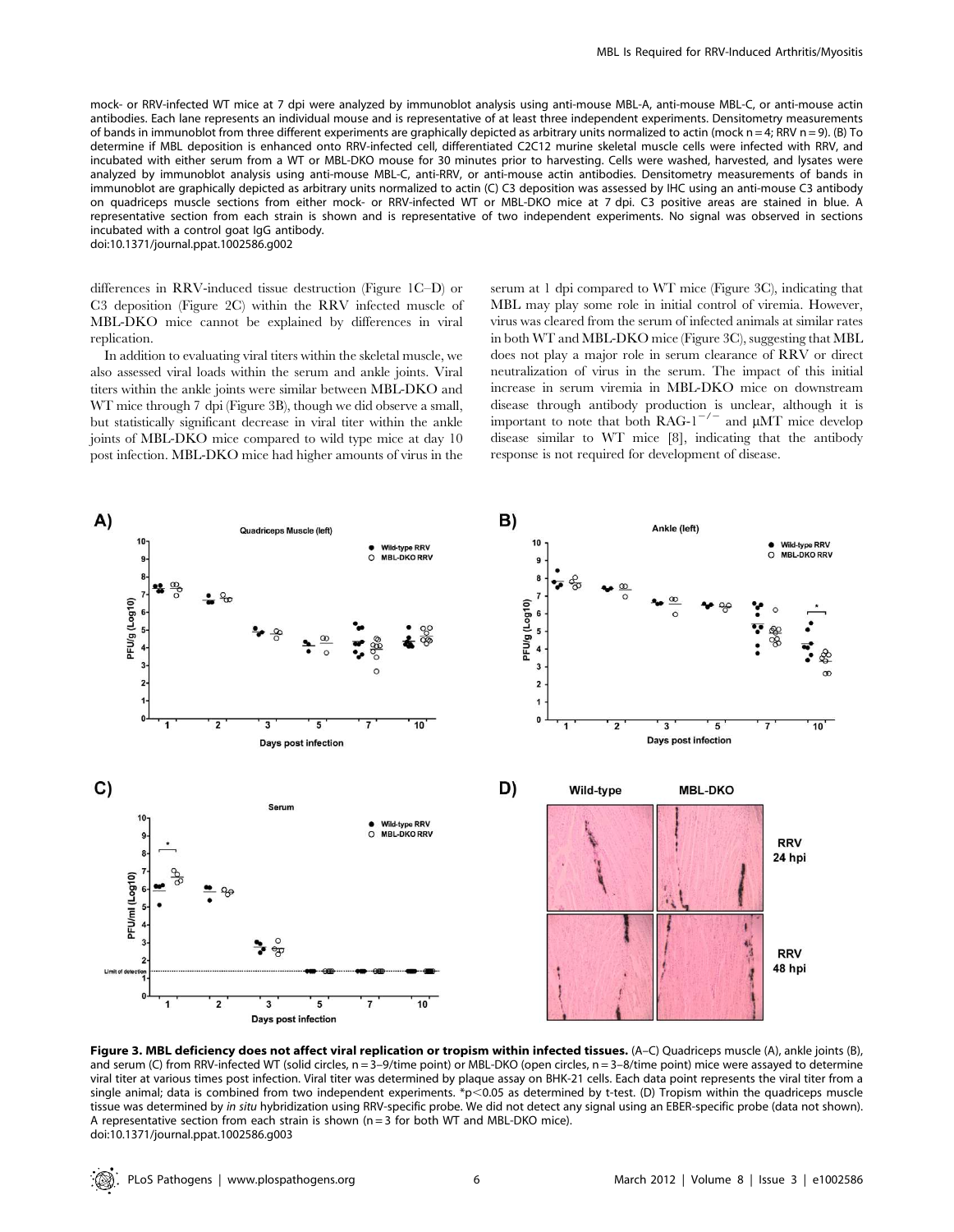# MBL deficiency does not affect inflammatory cell recruitment, but alters expression of inflammatory mediators within the RRV-infected muscle

Prior studies demonstrated that complement activation drives inflammatory tissue destruction, but does not regulate inflammatory cell recruitment during RRV infection [8]. However, as MBL may regulate the host inflammatory response independently of its effects on complement activation, we quantified and analyzed the inflammatory cell populations within the muscle of WT and MBL-DKO animals at 7 and 10 dpi, which are the times of peak inflammation in WT mice [20]. Consistent with prior findings in  $C3^{-/-}$  mice, RRV infected MBL-DKO mice exhibited no statistically significant differences in either total number of leukocytes (Figure 4A and Figure S4A) or the composition of the inflammatory infiltrates at either 7 or 10 dpi (Figure 4B and Figure S4B). Representative flow cytometry plots of the various cell types are shown in Figure S5. The total numbers of  $CD4^+$  T cells,  $CD8^+$ T cells, and NK cells at both 7 and 10 dpi were not significantly different between RRV-infected WT and MBL-DKO mice (Figure 4B and Figure S4B). Given the role of inflammatory macrophage in development of RRV-induced disease [6], we compared total numbers of cells with staining characteristics of inflammatory macrophages  $(F4/80^+$  CD11b<sup>+</sup> Gr-1<sup>lo</sup> B220<sup>-</sup>) at both 7 and 10 dpi, and observed no difference at 7 dpi, and interestingly, a significant increase in numbers of these cells in RRV-infected MBL-DKO mice at 10 dpi. While we cannot rule out the possibility that minor populations of inflammatory cells are differentially regulated by MBL, these data suggest that MBL does not affect the major populations of inflammatory infiltrates recruited to the skeletal muscle following RRV infection.

Although inflammatory cell recruitment was largely unaffected by either MBL or C3 deficiency [8] we have previously shown CR3 is also required for RRV-induced disease and that a subset of inflammatory genes expressed in the inflamed muscle of RRVinfected mice are dependent upon both C3 and CR3, including the calgranulins S100A8 and S100A9, IL-6 and the enzyme arginase I (ArgI) [9]. Therefore, to determine if MBL affected expression of these genes in the same manner as C3 and CR3, expression levels were assessed in the quadriceps muscle from both WT and MBL-DKO mice at 7 dpi. As shown in Figure 4C, RRVinfected WT mice exhibited significantly higher expression of S100A8 and S100A9 compared to RRV-infected MBL-DKO mice, indicating that expression of these genes is also regulated by MBL during RRV infection. Interestingly, the S100A8/S100A9 complex has been associated with inflammatory arthritis (reviewed in [23]) however, the role of these proteins in RRV disease requires further investigation. Expression of TNF $\alpha$  and IL-1 $\beta$ , which were shown to be C3-independent [9], were also unaffected in MBL-DKO mice (Figure 4C). Expression of IL-6 and Arg I, which we have previously shown to be C3 and CR3-dependent, were unaffected in MBL-DKO mice (IL-6) or slightly reduced (Arg I) (Figure 4C). Expression of these genes may reflect residual complement activation in the absence of MBL (Figure S3), though this requires further study. Interestingly, expression of IL-10, which is largely C3-independent following RRV infection [9], was dependent on MBL and suggests that MBL may be interacting with pathways other than the complement system to mediate IL-10 expression (Figure 4C).

#### Levels of MBL are elevated in RRV patients

Prior studies have shown that the C3 cleavage product C3a is elevated in synovial fluid of RRV polyarthritis patients [8]. To determine if circulating levels of MBL are elevated in RRV-infected patients, we compared serum MBL levels from patients during convalescence to serum MBL levels in RRVseronegative controls. As shown in Figure 5A, RRV patients had significantly higher levels of circulating MBL compared to healthy controls. Since MBL levels are highly variable in human populations, we also assessed serum and synovial fluid MBL levels in a small cohort of patients clinically characterized as having severe or mild RRV-induced polyarthritis. MBL levels correlated with severity of RRV disease (Figure 5B), with higher levels of MBL observed in patients classified as having severe disease. Severity of disease also correlated with increased levels of C4a in the synovial fluid (Figure 5C), which could result from complement activation through either the lectin or classical pathway. However, analysis of the level of C1q-C4 complexes formed within the synovial fluid, an activation marker of the classical pathway [24], showed no difference between patients with severe or mild disease (Figure 5C), suggesting that the higher C4a levels in severe RRV disease was primarily due to activation through the lectin pathway. In addition, we did not observe a difference in levels of Bb, an activation marker of the alternative pathway (Figure 5C), further supporting the hypothesis that the MBL pathway primarily mediates complement activation following RRV infection. Importantly, when we assessed MBL levels in a cohort of patients suffering from non-inflammatory osteoarthritis, we found no evidence for elevated MBL levels (mean MBL levels of  $57.8\pm24.8$  ng/ml [n = 5 patients with severe osteoarthritis]) compared to MBL levels of  $485\pm163.7$  ng/ml in patients with severe RRV induced disease and  $218.5\pm82.4$  ng/ml within the synovial fluid of patients with mild RRV-induced disease, suggesting that elevated levels of MBL are not simply the result of arthritis symptoms within the joints. Although additional studies with a larger cohort of patients are required to determine whether MBL levels associate with the severity of RRV-induced arthritis, and whether this effect reflects a causal role for MBL in human disease, these results, combined with the knockout mouse studies strongly suggest that the MBL pathway of complement activation plays a major role in the pathogenesis of RRV-induced inflammatory disease.

## **Discussion**

Alphaviruses such as CHIKV and RRV represent significant emerging disease threats that cause large-scale outbreaks of severe chronic and persistent arthralgia/myalgia in human populations. Though alphavirus-induced arthralgia and myalgia is often debilitating, the mechanisms by which these viruses cause arthritis/arthralgia are not fully understood. Previous studies have shown that inflammatory macrophages play a major role in the pathogenesis of both RRV and CHIKV [6,25], that the host complement cascade is essential for the induction of muscle destruction by these inflammatory cells during RRV infection, and that this process is dependent on complement receptor 3 (CR3) [8,9]. The data presented here demonstrate that RRV infection results in the deposition of MBL within RRV infected tissues, and that MBL, but not the alternative or classical complement activation pathways, was essential for RRV induced complement activation and subsequent inflammatory tissue destruction and disease. Consistent with this, humans suffering from severe RRV disease exhibited increased levels of MBL, but not markers of the classical or alternative complement activation pathways in their synovial fluid. Therefore, these studies demonstrate that MBL plays a key role in promoting the pathogenesis of alphavirusinduced inflammatory disease, and suggest that MBL may represent a target for therapeutic intervention in the treatment of alphavirus-induced arthritis/myositis.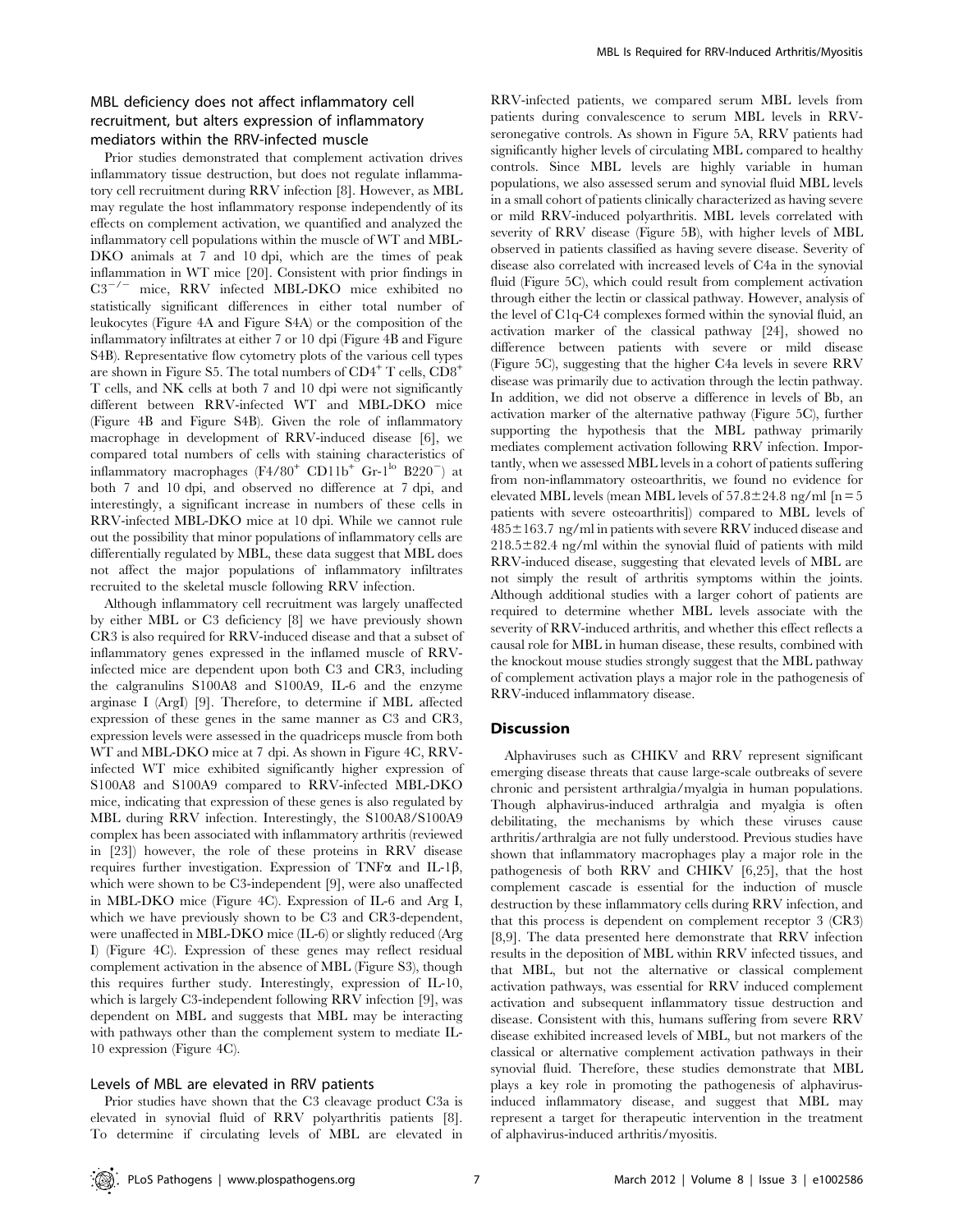

 $\frac{1}{2}$ . PLoS Pathogens | www.plospathogens.org 8 March 2012 | Volume 8 | Issue 3 | e1002586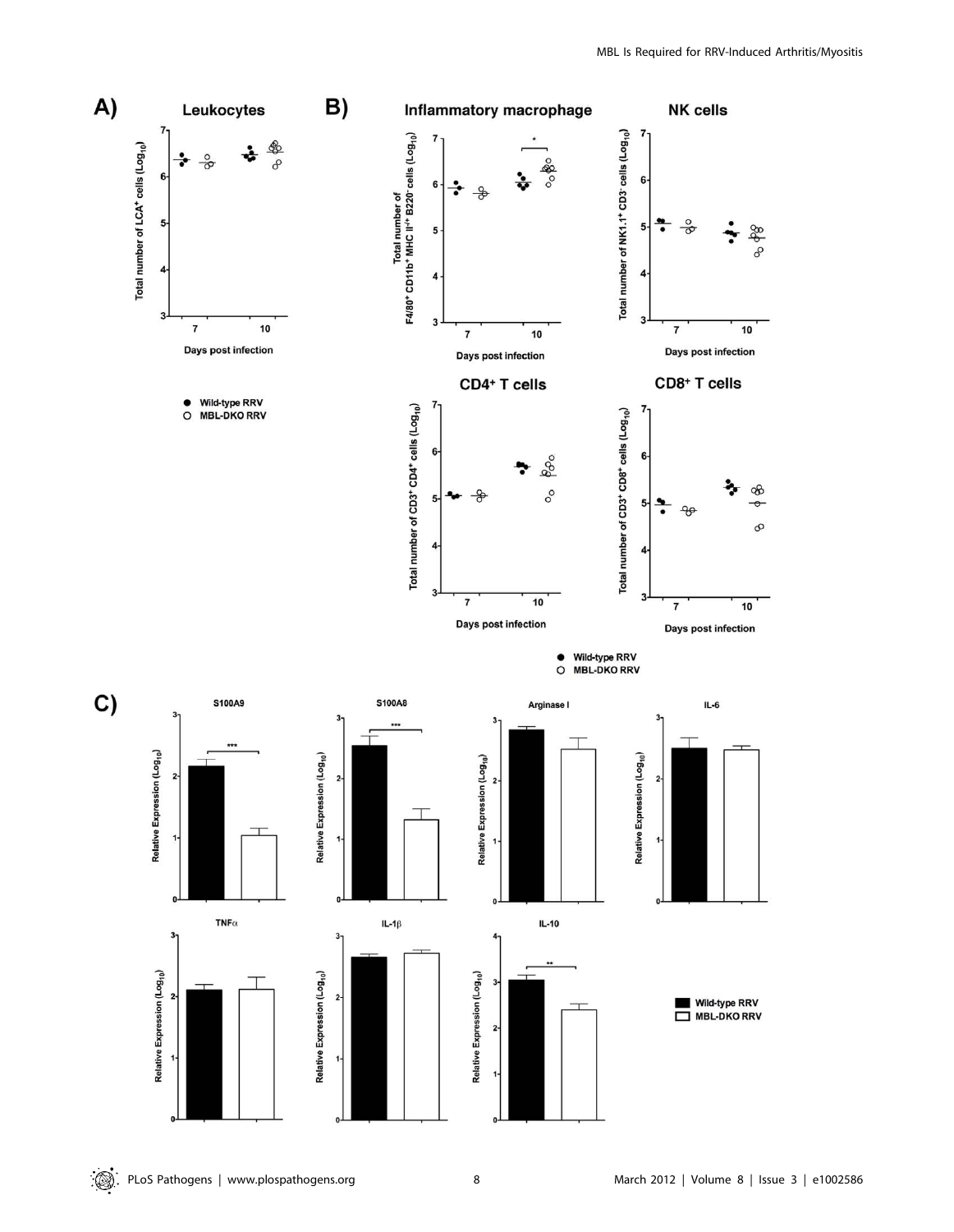Figure 4. MBL deficiency does not affect inflammatory cell recruitment, but alters expression of inflammatory mediators within the RRV infected muscle. (A–B) Leukocytes were isolated from the quadriceps muscle of RRV-infected WT (solid circles, n = 3–5/time point) or MBL-DKO (open circles,  $n = 3-7$ /time point) mice at 7 or 10 dpi. Cells were characterized and quantified by flow cytometry using the markers described in the materials and methods. Total numbers of leukocytes (A) and specific cells types (B) are shown. A single experiment for each time point is shown. Compiled data for three independent experiments is shown in Fig. S4 (7 dpi). \*p<0.05 by Mann-Whitney analysis. (C) Relative mRNA expression of C3-dependent inflammatory mediators and cytokines S100A9, S100A8, Arginase I, and IL-6 (top panel) and C3-independent cytokines TNF $\alpha$ , IL-1 $\beta$ , and IL-10 (bottom panel) from quadriceps muscle from RRV-infected WT (solid bar, n = 3) or MBL-DKO (open bar, n = 3) mice by quantitative real-time PCR. Raw data values were normalized to 18S rRNA levels, log-transformed, and are graphically depicted as fold expression over mock-infected mice. Data from a single experiment is shown, but is representative of two independent experiments. \*\*\*p<0.001; \*\*p<0.005 by t-test. doi:10.1371/journal.ppat.1002586.g004

MBL has generally been associated with a protective role during viral infection, either through its ability to neutralize viruses directly or via the downstream activation of complement. In the context of arbovirus infection, MBL contributes to direct neutralization of mosquito-derived West Nile virus and both mammalian and mosquito-derived dengue virus through interactions between MBL and viral N-linked glycans [18,26], and MBL contributes to protection from West Nile virus-induced disease in vivo [19]. Though the host complement cascade has been shown to play a protective role during neurotropic alphavirus infection [21,27,28] these processes are dependent upon either the classical or alternative complement activation pathways [21]. Furthermore, though Fuchs, et al., found that MBL bound and neutralized WNV virions, they found no evidence for MBL interactions with two alphaviruses, CHIKV and Sindbis virus [18], which is supported by our inability to demonstrate direct binding or neutralization of RRV virions by MBL. Therefore, our findings demonstrate a novel role for MBL in the pathogenesis of alphavirus-induced arthritis/myositis and indicate that this pathway, which plays a protective role against many viral infections, is actually a major driver of RRV-induced tissue pathology and disease.

In addition to its prominent role in the pathogenesis of RRVinduced disease, the complement cascade is linked to a number of host autoimmune inflammatory disorders, including rheumatoid arthritis (reviewed in [29]). However, the role of MBL in these processes is less clear. Though MBL has been shown to contribute to ischemic injury in mouse models of cardiac or intestinal reperfusion injury [12–15], MBL has not been directly linked to inflammatory arthritis. There are conflicting reports associating MBL polymorphisms with rheumatoid arthritis in humans [30– 34], however in mouse models of collagen-induced arthritis, which serves as a model of RA, MBL is dispensable for complement activation and arthritis induction [35,36]. Therefore, MBL appears to be playing a unique role in the pathogenesis of RRV-induced arthritis/myositis that is not shared with other arthritic syndromes, though further comparisons between these different disease states are needed to clarify this issue.

The studies presented here demonstrate that MBL-dependent complement activation promotes RRV-induced disease and raises several questions relating to the mechanism of RRV activation of complement, the role of MBL polymorphisms in determining disease severity, and the therapeutic potential of MBL inhibition to treat RRV-infected patients. The CRD of MBL recognizes terminal carbohydrates, such as mannose and glucose, which can be found on glycosylated proteins in bacteria and viruses. The RRV glycoproteins contain three N-linked glycosylation sites that are glycosylated with a combination of high mannose and complex glycans [37] and may serve as ligands for MBL, leading to complement activation. While we did not observe direct binding of MBL to virions, we did observe an increase in the amount of MBL deposited onto infected tissues and on virally infected cells (Figure 2), indicating that some aspect of RRV infection induces MBL deposition and complement activation. Alphaviruses bud

from the plasma membrane of infected cells and the viral glycoproteins are prominently exposed on the surface of the cell. Therefore, it is possible that MBL is recognizing and binding to viral glycoproteins on infected tissues during viral egress, resulting in complement activation directly onto the tissue rather than binding to free virus. Alternatively, viral infection may lead to the modification of host cell N-linked glycans or other cellular components, thereby promoting MBL deposition and complement activation; however, both of these possibilities require further investigation.

Given the central role of MBL in development of severe RRVinduced disease, specific inhibition of the MBL activation pathway of the complement system in RRV-patients may be a strategy to alleviate disease. Current therapy involves administration of nonsteroidal anti-inflammatory drugs, and given the role that complement plays in mediating severe RRV-induced disease, treatment with complement inhibitors may provide an attractive alternative to nonspecific anti-inflammatory drugs. However, prolonged inhibition of the complement system can leave patients susceptible to other infectious diseases, especially as treatment of disease symptoms may require several months for some individuals [38]. Our results suggest that a more focused approach targeting MBL may prove effective in limiting RRV-induced arthralgia/ myalgia, while limiting the general immune suppression associated with complement inhibition. Inhibitors targeting the MBL pathway of complement through inhibition of MASP-2 are in development [39], and may be useful in treatment of RRVinduced disease in humans.

In addition to raising the possibility of targeting MBL in the treatment of RRV or other alphavirus-induced arthraligias/ myalgias, these studies raise the issue of whether polymorphisms in MBL affect susceptibility to RRV-induced disease. Common genetic polymorphisms within the promoter region and exon 1 of the human Mbl2 gene lead to variations in serum MBL levels or functional deficiency of MBL (reviewed in [40]). Human patients with severe RRV disease have higher levels of MBL within the synovial fluid and serum; however, it is unclear if levels of MBL are elevated in response to severe RRV infection or if naturally higher levels of MBL contribute to the development of severe disease. Preliminary analysis of a small cohort of RRV patients does not associate Mbl2 polymorphisms with severity of RRV disease (S. Mahalingam, B. Piraino, B. Cameron, L. Herrero, and A. Lloyd, unpublished data), however a larger cohort of RRVinfected individuals must be analyzed before we can conclude whether MBL polymorphisms associate with RRV-induced disease severity or if up-regulation of MBL in response to viral infection contributes to disease pathogenesis in humans.

In summary, the data presented in this study demonstrate the role for MBL in promoting severe disease following RRV infection through complement activation and subsequent destruction of RRV infected tissue. Numerous studies have shown a protective role for MBL and the complement system in response to a diverse set of viruses. Our results demonstrate a novel role of MBL following viral infection in which MBL contributes to development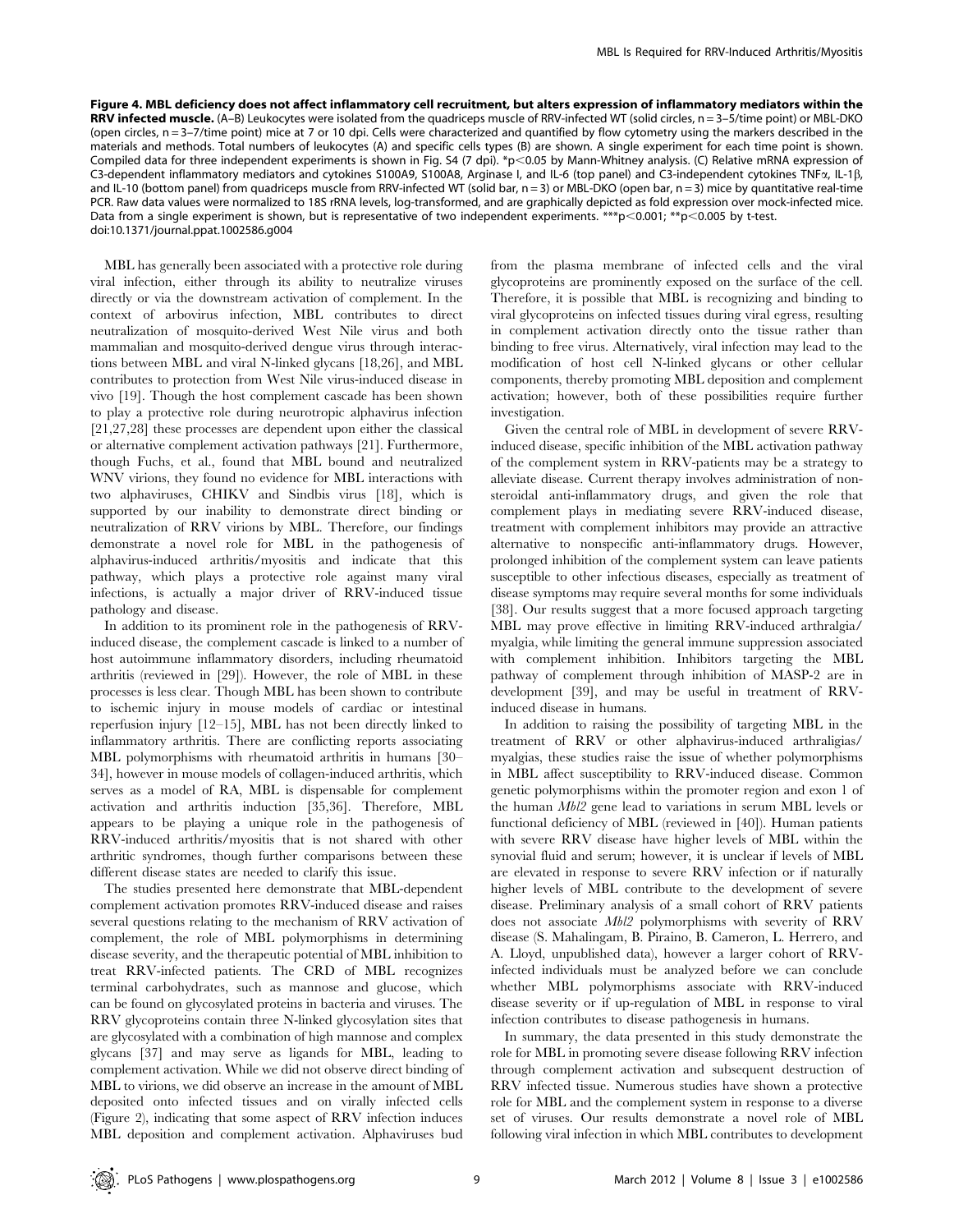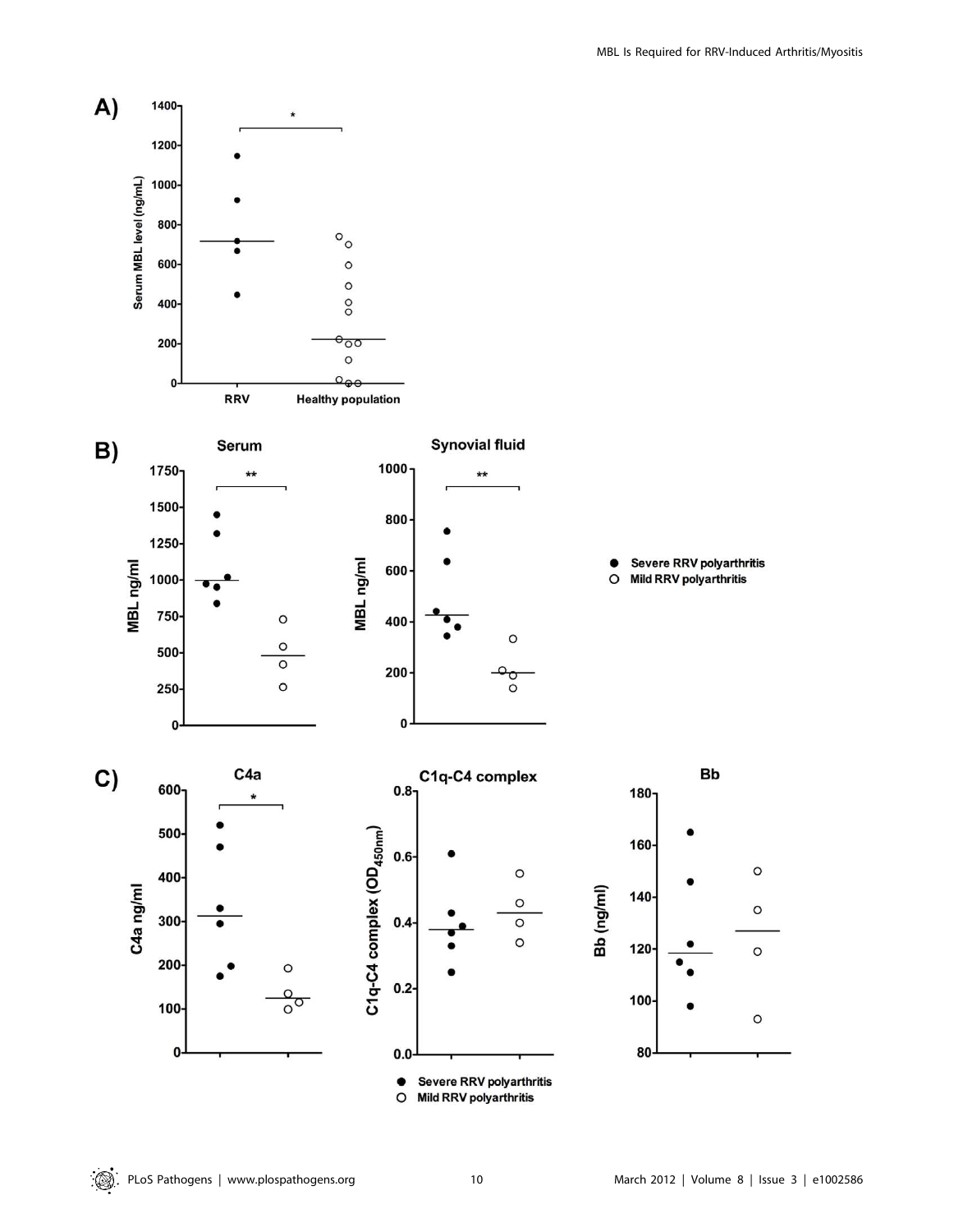Figure 5. Levels of MBL are elevated in RRV patients. (A) Serum from RRV-infected patients (solid circles,  $n = 5$ ) or healthy sero-negative controls (open circles, n = 13) were analyzed by ELISA for MBL levels. Each data point represents a single individual, and bar represents the median. \*p,0.05 by Mann-Whitney analysis. (B) MBL levels within serum and synovial fluid from patients clinically characterized with either severe RRVinduced disease (solid circles,  $n = 6$ ) or mild RRV-induced disease (open circles,  $n = 4$ ) were analyzed by ELISA. Each data point represents a single individual, and the bar represents the median. \*\*p<0.01 by Mann-Whitney analysis. (C) Levels of C4a (left), C1q-C4 complex (middle) and Bb (right) within the synovial fluid from patients described in  $(B)$  were analyzed by ELISA. \*p<0.05 by Mann-Whitney analysis. doi:10.1371/journal.ppat.1002586.g005

of severe disease, and these findings suggest that MBL may be a therapeutic target for treatment in humans suffering from RRVinduced polyarthritis or other alphavirus-induced arthritides.

# Materials and Methods

### Ethics statement

Some of the studies described in this manuscript did involve human samples. For human serum samples, all serum samples had been submitted for diagnostic testing with written and oral informed patient consent at CIDMLS, Westmead Hospital and The Royal Melbourne Hospital (Melbourne, Australia). Samples were de-identified by the testing laboratory before being used in the research project. Synovial samples were collected from adult patients (age range, 30–45 years) residing in the Murray-Goulburn Valley (Victoria, Australia) who had acute cases of RRV-induced polyarthritis in accordance with human subjects protocols approved by the Royal Melbourne Hospital Human Ethics Committee. All individuals received and completed written informed consent forms prior to collection of materials. Mouse studies were performed in strict accordance with the recommendations in the Guide for the Care and Use of Laboratory Animals of the National Institutes of Health. All mouse studies were performed at the University of North Carolina (Animal Welfare Assurance  $#$  A3410-01) using protocols approved by the UNC Institutional Animal Care and Use Committee (IACUC). All studies were performed in a manner designed to minimize pain and suffering in infected animals, and any animals that exhibited severe disease signs was euthanized immediately in accordance with IACUC approved endpoints.

#### Viruses and cells

The viral stocks used in this study were generated from the infectious clone of the T48 strain of RRV (pRR64), kindly provided by Richard Kuhn (Purdue University) as described in [20]. Briefly, viral RNA was generated through *in vitro* transcription of SacI-linearized pRR64 using the mMessage mMachine SP6 kit (Ambion) and electroportated into BHK-21 cells (ATCC). Viral titer was determined by plaque assay on BHK-21 cells. BHK-21 cells were grown in  $\alpha$ -MEM (Gibco) supplemented with 10% donor calf serum (DCS), 10% tryptose phosphate, Lglutamine, penicillin, and streptomycin. C2C12 cells were grown in DMEM (Gibco) supplemented with 20% fetal bovine serum (FBS), L-glutamine, penicillin, and streptomycin prior to differentiating. To differentiate cells into myotubes, confluent C2C12 cells were maintained in DMEM supplemented with 2% horse serum, L-glutamine, penicillin, and streptomycin.

#### Mice

All mice used in this study were maintained and bred in house at the University of North Carolina (UNC) in accordance with UNC Institutional Animal Care and Use Committee guidelines. C57BL/6 and MBL-DKO mice were purchased from The Jackson Laboratories (Bar Harbor, ME); C1q<sup>-/-</sup> mice were a generous gift from Dr. Marina Botto (Imperial College London, UK);  $fB^{-/-}$  mice were generously provided by Dr. Charles Jennette (UNC). While RRV is classified as a biosafety level-2 agent, due to the exotic nature of the virus, all animal studies were performed in a biosafety level-3 facility. Twenty-four day old mice were inoculated with 10<sup>3</sup> PFU of RRV in diluent (phosphate buffered saline supplemented with 1% DCS) into the left rear footpad. Mice were weighed daily and assigned a clinical score based on hind limb weakness and altered gait on the following scale:  $0 =$  no disease;  $1 =$  mild loss of hind limb grip;  $2 =$  moderate loss of hind limb grip;  $3 =$  severe loss of hind limb grip;  $4 =$  no hind limb grip and mild inability to right; 5 = no hind limb grip and complete inability to right;  $6 =$  moribund.

## Viral burden analysis

Mice were infected with RRV as described above, and at indicated times post infection mice were sacrificed, perfused with  $1\times$  PBS, and indicated tissues were dissected out, weighed, and homogenized with glass beads in diluent. Viral titer within infected tissues were determined by plaque assay on BHK-21 cells from tissue homogenates.

#### In situ hybridization

Mice were infected with RRV as described above, and at indicated times post infection mice were sacrificed, perfused with 4% paraformaldehyde (PFA), pH 7.3. Tissues were paraffin embedded and  $5 \mu m$  sections were generated and in situ hybridization was performed as previously described [20] using an RRV-specific or EBER-specific <sup>35</sup>S-labeled RNA probe.

#### Histological analysis

At desired times post infection, mice were sacrificed and perfused with 4% paraformaldehyde (PFA), pH 7.3. Tissues were paraffin embedded and  $5 \mu m$  sections were generated and stained with hematoxylin and eosin (H&E) to examine tissue pathology and inflammation. Sections were visualized by bright field light microscopy (Olympus BX61).

## Evans blue dye uptake analysis

At 10 days post infection mice were injected with 1% Evans blue dye in PBS into the peritoneal cavity  $(50 \mu l/10)$  g mouse weight). At 6 hours post injection, mice were sacrificed and perfused with 4% PFA. Quadriceps muscle tissues were embedded in optimal cutting temperature compound (OCT) and frozen in an isopentane histobath, 5  $\mu$ m sections were generated, mounted with ProLong Gold with DAPI (Invitrogen) and sections were analyzed by fluorescence microscopy (Olympus BX61).

#### Immunohistochemistry

At 7 dpi, mice were sacrificed and perfused with 4% PFA. Quadriceps muscles were removed, paraffin embedded, and  $5 \mu m$ sections were generated. Sections were deparaffinized in xylene, rehydrated through an ethanol gradient, and probed with a goat anti-mouse C3 polyclonal antibody (1:500 Cappel) using the Vectastain ABC-AP kit (Vector Labs, CA) and Vector Blue Alkaline phosphatase substrate kit (Vector Labs, CA) according to the manufacturers' instructions. Sections were counterstained with Gill's hematoxylin.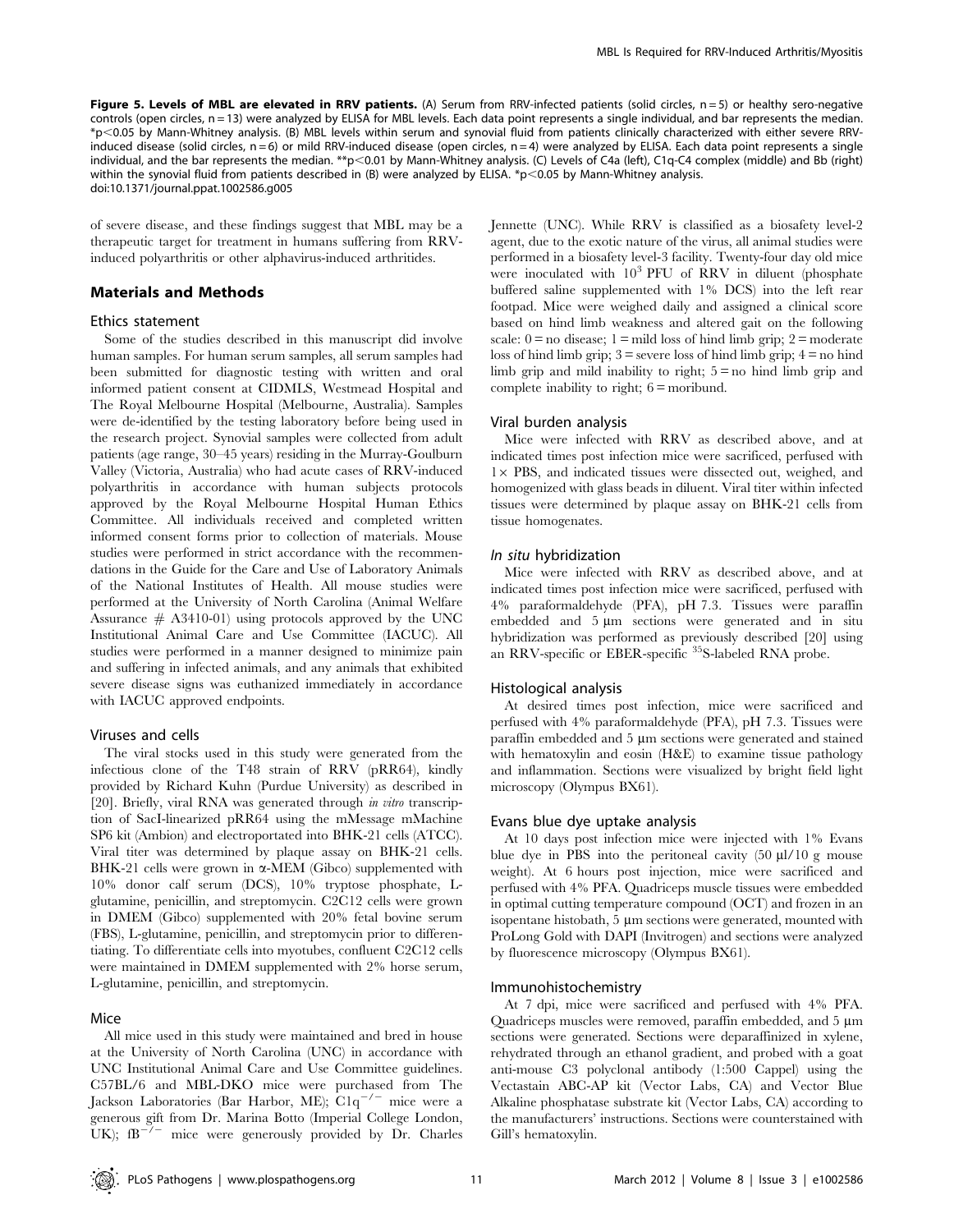#### Immunoblot analysis

At indicated times post infection, mock-infected and RRVinfected mice were sacrificed, and perfused with  $1 \times$  PBS. Quadriceps muscles were removed and homogenized in radioimmunoprecipitation lysis buffer (RIPA; 50 µM Tris pH 8.0, 150 mM NaCl; 1% NP-40, 0.5% deoxycholate, 0.1% SDS and  $1 \times$  complete protease inhibitor cocktail (Roche)) by glass beads. Protein concentration was determined by Bradford protein assay and 25-30 µg of protein was run onto a 10% SDS-PAGE gel. Protein was transferred onto a PVDF membrane, and membranes were blocked in 5% milk, 0.1% Tween-20 in PBS. Membranes were probed with goat anti-mouse MBL-A (1:1000 R&D Systems), goat anti-mouse MBL-C (1:1000 R&D Systems), goat anti-mouse C3 polyclonal antibody (1:1000 Cappel), mouse anti-RRV (1:1000 ATCC), or goat anti-mouse actin polyclonal antibody (1:500 SCBT), washed with PBS containing 0.1% Tween-20 and incubated with rabbit anti-goat antibody or sheep anti-mouse antibody conjugated to horseradish peroxidase (1: 10, 000 Sigma). Membranes were washed again and protein visualized by ECL (Amersham) according to manufacturer's instructions. Densitometry was performed using ImageJ software (NIH).

#### MBL deposition onto C2C12 cells

Differentiated C2C12 cells were either mock-infected or infected at an approximate MOI of 20 with RRV. At 24 hpi, culture medium was removed and cells were incubated in differentiation medium containing either 10% serum from WT or MBL-DKO mice for an additional 30 minutes. Cells were washed and harvested in RIPA lysis buffer, and cell lysates were analyzed by immunoblot analysis.

# Analysis of infiltrating inflammatory cells by flow cytometry

To determine the composition of the inflammatory cell infiltrates within the quadriceps muscle, at indicated times post infection mice were sacrificed and perfused with  $1\times$  PBS. Both quadriceps muscles were removed, minced, and digested with RPMI containing 10% fetal bovine serum (FBS), 15 mM HEPES, 2.5 mg/ml collagenase A (Roche), 1.7 mg DNase I (Roche) for 2 hours at  $37^{\circ}$ C with shaking. Cells were strained through a 40 mm strainer and washed twice with wash buffer (HBSS containing 1% sodium azide and 1% FBS) and total viable cells were determined by trypan blue exclusion. To stain cells for flow cytometry, cells were incubated with anti mouse FcgRII/III (2.4G2; BD Pharmingen) and stained with combinations of the following antibodies: fluorescein isothiocyanate (FITC)-conjugated anti-mouse CD3, phycoerythrin (PE)-conjugated anti-NK1.1, PE-Cy5 anti-CD45 (leukocyte common antigen), PE-Cy7 anti-F4/80, Allophycocyanin (APC)-conjugated anti-CD49b, eF450-conjugated anti-CD11b, APC anti-major histocompatibility complex class II antigens (MHC II), and eF780-conjugated anti-CD45 (B220) (eBiosciences, San Diego, CA), FITC anti-Ly-6G, and PE anti-SigLecF (BD-Pharmingen, San Diego, CA), and PE-Texas Redconjugated anti-CD45 (B220), and PE-Texas Red anti-CD11c (Molecular Bioprobes, Invitrogen). Cells were fixed with 2% PFA (pH 7.3) and analyzed on a CyAn flow cytometer (Becton Dickinson), and data was analyzed using Summit software.

# Gene expression

At 7 dpi following RRV infection, mice were sacrificed and perfused with  $1 \times$  PBS. Quadriceps muscles were removed and homogenized in Trizol (Invitrogen) using glass beads. RNA was extracted using Invitrogen PureLink RNA purification kit, and

mRNA expression of indicated genes was measured by quantitative real-time PCR. Raw data values were normalized to 18S rRNA levels.

## Patient samples

Convalescent serum samples from five patients presenting with acute, serologically confirmed (seroconversion by neutralization, IgM and IgG) RRV-infection and thirteen samples from healthy individuals were provided by CIDMLS, Westmead Hospital (Sydney, Australia). All serum samples had been submitted for diagnostic testing with informed patient consent at CIDMLS, Westmead Hospital and The Royal Melbourne Hospital (Melbourne, Australia). Samples were de-identified by the testing laboratory before being used in the research project. Needle biopsy was performed to collect synovial fluid samples from adult patients (age range, 30–45 years) residing in the Murray-Goulburn Valley (Victoria, Australia) who had acute cases of RRV-induced polyarthritis. Samples were collected and prepared aseptically in the laboratories of Echuca Hospital (Murray-Goulburn Valley; Victoria, Australia) and The Royal Melbourne Hospital and was performed in accordance with The Royal Melbourne Hospital Human Ethics Committee. Severe RRV-induced disease was defined as a patient presenting with intense swelling, severe joint pain and myalgia affecting both the knee joints and joints of the fingers. Mild RRV-induced disease was defined as a patient presenting with minor swelling, localized in the knees, and no additional symptoms. For osteoarthritis samples, synovial fluid aspirates were obtained from 5 patients with osteoarthritis from the John James Hospital (Canberra, Australia). Sample collection was performed in accordance with the AustralianCapital Territory Health Community Care Human Research Ethics committee. Samples were obtained at the time that knee joint arthroplasty was performed, and joints were aspirated before arthrotomy. The diagnosis given to patients was primary osteoarthritis with no evidence of an inflammatory arthropathy. These samples were deidentified prior to analysis.

Levels of MBL in serum and synovial fluid were determined using a commercially available ELISA kit according to the manufacturer's instructions (R&D Systems). Levels of C4a in the synovial fluid was determined using BD OptEIA (BD). Bb levels were determined using Microvue Bb Plus (Quidel). The levels of the C1q-C4 complex were determined as described in [24].

#### Statistical analysis

Clinical scores and percent of starting weight at 10 dpi between  $Clq^{-/-}$ ,  $fB^{-/-}$ , MBL-DKO, and wild-type mice were analyzed for statistically significant differences by Mann-Whitney analysis with multiple comparisons corrections (clinical scores;  $p<0.01$  is considered significant), and by one-way ANOVA with Bonferroni's correction (percent of starting weight;  $p<0.05$  is considered significant). Viral burden, total number of infiltrating cells, and gene expression data at each time point between wild-type and MBL-DKO mice was analyzed for statistically significant differences by Mann-Whitney analysis or t-test  $(p<0.05$  is considered significant). Levels of MBL, C4a, C1q-C4 complexes, and Bb in serum and synovial fluid from human patients were analyzed by Mann-Whitney analysis for statistical significance  $(p<0.05$  is considered significant). Statistical analyses were performed using GraphPad Prism 5.

#### Supporting Information

Figure S1 C57BL/6 wild-type and MBL-DKO mockinfected control mice exhibit weight gain throughout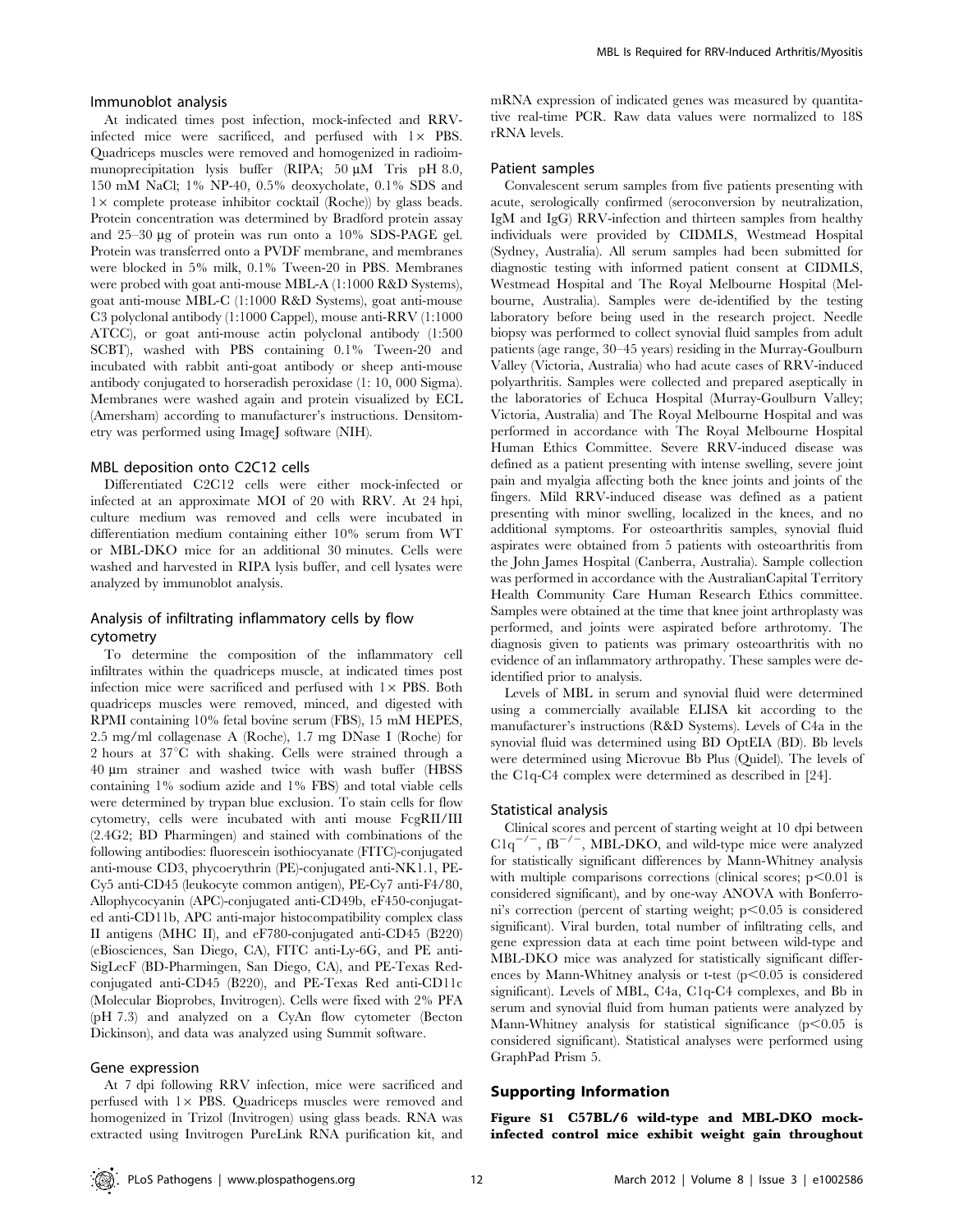course of experiments. Twenty-four day old WT C57BL/6 (solid circle,  $n = 5-13$ /time point) or MBL-DKO (open circle,  $n = 5-17$ /time point) mice were inoculated with 10  $\mu$ l of diluent and assessed for weight loss. Each data point represents the arithmetic mean  $\pm$ SD of weights measured across twelve different experiments.

(TIF)

Figure S2 MBL does not neutralize RRV. To determine if RRV could be directly neutralized by complement components within serum,  $10^3$  PFU of RR64 was incubated with increasing amounts of naïve mouse serum from wild-type (solid circle) or MBL-DKO mice (solid square), or heat-inactivated wild-type serum (open circle) for 1 hour at  $37^{\circ}$ C. The number of plaques was determined by plaque assay on BHK-21 cells. Each data point represents the arithmetic mean  $\pm$  SD of three replicates and is representative of three independent experiments. (TIF)

Figure S3 Complement activation within quadriceps muscle is largely dependent on MBL. (A–B). (A) To determine if complement activation was dependent on MBL, we analyzed homogenized quadriceps muscles from either mock- or RRV-infected WT or MBL-DKO mice 7 dpi by immunoblot analysis using an anti-mouse C3 or anti-mouse actin antibody. C3 cleavage products are indicated with solid arrowheads. Each lane represents an individual mouse, and the western blot is representative of three independent experiments (B) Densitometry measurements of bands in immunoblots from three independent experiments are graphically depicted as arbitrary units normalized to actin (RRV-infected WT mice, solid circle n = 9; MBL-DKO mice, open circle  $n = 10$  (C) To determine if either the classical or alternative complement activation pathways contribute to C3 deposition following RRV infection, we performed IHC using an anti-mouse C3 on quadriceps muscle sections from RRV-infected wild-type,  $Clq^{-/-}$ , or  $IB^{-/-}$  at 10 dpi. C3 deposition is shown in red for  $Clq^{-2}$  and the wild-type control, and in blue for the fB<sup>-2</sup> and wild-type control.  $5 \mu m$  thick paraffin-embedded sections were prepared as described in the Materials and Methods, with the following modification:  $RRV\text{-infected } Clq^{-/-}$  and wild-type sections were developed using Vector Red Alkaline phosphatase substrate kit (Vector Labs, CA) instead of Vector Blue Alkaline phosphatase substrate kit. A representative section from each strain is shown (n = 3 for wild-type mice, n = 3 for C1q<sup>-/-</sup> mice; n = 3 for wild-type mice,  $n = 3$  for fB<sup>-/-</sup> mice). (TIF)

## Figure S4 Inflammatory cell composition is not significantly different in RRV infected WT and MBL-DKO

#### References

- 1. Harley D, Sleigh A, Ritchie S (2001) Ross River virus transmission, infection, and disease: a cross-disciplinary review. Clin Microbiol Rev 14: 909–932, table of contents.
- 2. Tsetsarkin KA, Vanlandingham DL, McGee CE, Higgs S (2007) A single mutation in chikungunya virus affects vector specificity and epidemic potential. PLoS Pathog 3: e201.
- 3. Rezza G, Nicoletti L, Angelini R, Romi R, Finarelli AC, et al. (2007) Infection with chikungunya virus in Italy: an outbreak in a temperate region. Lancet 370: 1840–1846.
- 4. Hazelton RA, Hughes C, Aaskov JG (1985) The inflammatory response in the synovium of a patient with Ross River arbovirus infection. Aust N Z J Med 15: 336–339.
- 5. Fraser JR, Becker GJ (1984) Mononuclear cell types in chronic synovial effusions of Ross River virus disease. Aust N Z J Med 14: 505–506.
- 6. Lidbury BA, Simeonovic C, Maxwell GE, Marshall ID, Hapel AJ (2000) Macrophage-induced muscle pathology results in morbidity and mortality for Ross River virus-infected mice. J Infect Dis 181: 27–34.

mice. (A–B) Leukocytes were isolated from the quadriceps muscle of RRV-infected WT mice (solid circle,  $n = 5-12$ /time point) or MBL-DKO (open circle,  $n = 7-12$ /time point) at 7 or 10 dpi. Cells were characterized and quantified by flow cytometry using the markers described in the Materials and Methods. Total numbers of leukocytes (A) and specific cells types (B) are shown. Each data point represents an individual mouse and data presented in this figure are combined from three independent experiments (7 dpi).  $\frac{1}{2}$ p $\leq$ 0.05 by Mann-Whitney analysis. (TIF)

Figure S5 Representative flow cytometry plots and gating scheme used to characterize inflammatory infiltrates. (A) To determine the number of leukocytes, we gated on LCA<sup>+</sup> cells. To further distinguish between NK cells and T cells, we analyzed expression of NK1.1 and CD3 on LCA<sup>+</sup> lymphocytes.  $NKL.1^+CD3^-$  were classified as  $NK$  cells, and  $NK1.1\textsuperscript{T}CD3^+$  cells were classified as T cells. T cells were further classified into CD4<sup>+</sup> and CD8<sup>+</sup> T cells based on CD4 and CD8 expression. Percentages displayed on plots represent the percentage of cells within the indicated gate. (B) To determine the number of inflammatory macrophage, we first gated on LCA<sup>+</sup> cells, followed by analysis of CD11b and B220 expression. Inflammatory macrophage typically stain CD11b<sup>+</sup>B220<sup>-</sup>. We distinguished inflammatory macrophage from neutrophils within the  $CD11b^{+}B220^{-}$  population by analyzing F4/80 and Gr-1/Ly-6G expression; inflammatory macrophage were defined as CD11b<sup>+</sup>B220<sup>-</sup>F4/80<sup>+</sup>Gr-1<sup>lo</sup>. Percentages displayed on plots represent the percentage of cells within the indicated gate. (TIF)

## Acknowledgments

We thank the members of the Carolina Vaccine Institute for helpful scientific discussions, and in particular would like to thank Martin Ferris for assistance with statistical analysis and Bianca Trollinger for assistance with cell culture. We thank Michael Durando for critical reading of the manuscript. We would also like to thank Janice Weaver and the LCCC/ DLAM histopathology core facility and Bob Bagnell and the UNC microscopy facility.

# Author Contributions

Conceived and designed the experiments: BMG TEM SM MTH. Performed the experiments: BMG TEM ACW LKB LJH RR PNS. Analyzed the data: BMG TEM LJH SM MTH. Contributed reagents/ materials/analysis tools: LH RJF. Wrote the paper: BMG MTH.

- 7. Lidbury BA, Rulli NE, Suhrbier A, Smith PN, McColl SR, et al. (2008) Macrophage-derived proinflammatory factors contribute to the development of arthritis and myositis after infection with an arthrogenic alphavirus. J Infect Dis 197: 1585–1593.
- 8. Morrison TE, Fraser RJ, Smith PN, Mahalingam S, Heise MT (2007) Complement contributes to inflammatory tissue destruction in a mouse model of Ross River virus-induced disease. J Virol 81: 5132–5143.
- 9. Morrison TE, Simmons JD, Heise MT (2008) Complement receptor 3 promotes severe ross river virus-induced disease. J Virol 82: 11263–11272.
- 10. Ricklin D, Hajishengallis G, Yang K, Lambris JD (2010) Complement: a key system for immune surveillance and homeostasis. Nat Immunol 11: 785–797.
- 11. Takahashi K, Ip WE, Michelow IC, Ezekowitz RA (2006) The mannose-binding lectin: a prototypic pattern recognition molecule. Curr Opin Immunol 18: 16–23.
- 12. Jordan JE, Montalto MC, Stahl GL (2001) Inhibition of mannose-binding lectin reduces postischemic myocardial reperfusion injury. Circulation 104: 1413–1418.